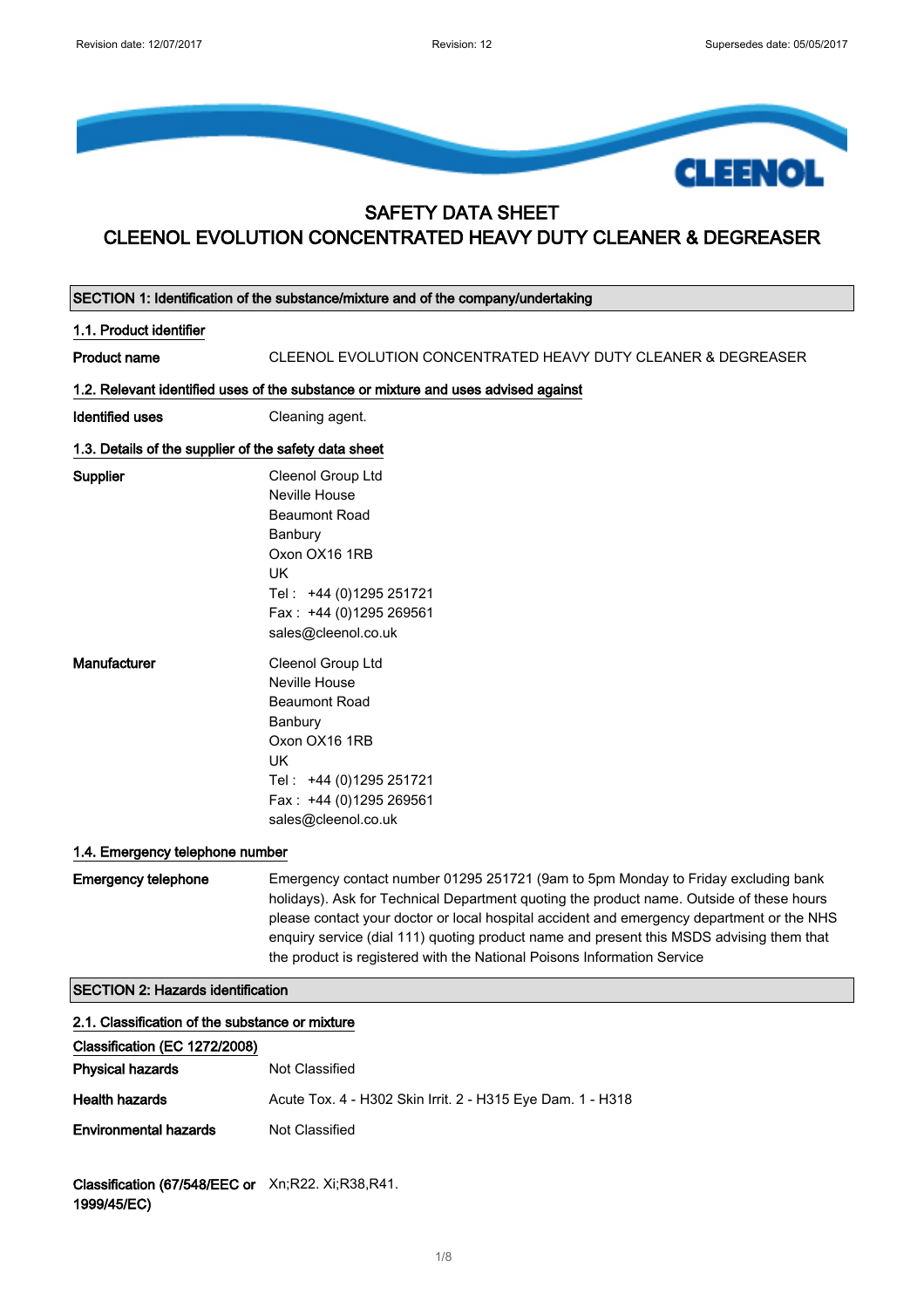### 2.2. Label elements

| Pictogram                                                |                                                                                                                                                                                                                                                                                                                                                                                                                                                                                                                                                                                                                                                                                                             |
|----------------------------------------------------------|-------------------------------------------------------------------------------------------------------------------------------------------------------------------------------------------------------------------------------------------------------------------------------------------------------------------------------------------------------------------------------------------------------------------------------------------------------------------------------------------------------------------------------------------------------------------------------------------------------------------------------------------------------------------------------------------------------------|
| Signal word                                              | Danger                                                                                                                                                                                                                                                                                                                                                                                                                                                                                                                                                                                                                                                                                                      |
| <b>Hazard statements</b>                                 | H302 Harmful if swallowed.<br>H315 Causes skin irritation.<br>H318 Causes serious eye damage.                                                                                                                                                                                                                                                                                                                                                                                                                                                                                                                                                                                                               |
| <b>Precautionary statements</b>                          | P264 Wash contaminated skin thoroughly after handling.<br>P270 Do not eat, drink or smoke when using this product.<br>P280 Wear protective gloves, eye and face protection.<br>P301+P310 IF SWALLOWED: Immediately call a POISON CENTER/ doctor.<br>P302+P352 IF ON SKIN: Wash with plenty of water.<br>P305+P351+P338 IF IN EYES: Rinse cautiously with water for several minutes. Remove<br>contact lenses, if present and easy to do. Continue rinsing.<br>P330 Rinse mouth.<br>P332+P313 If skin irritation occurs: Get medical advice/attention.<br>P362+P364 Take off contaminated clothing and wash it before reuse.<br>P501 Dispose of contents/ container in accordance with national regulations. |
| Contains                                                 | TRIETHANOLAMINE, FATTY ALCOHOL ETHOXYLATE, SODIUM HYDROXIDE                                                                                                                                                                                                                                                                                                                                                                                                                                                                                                                                                                                                                                                 |
| statements                                               | <b>Supplementary precautionary</b> P321 Specific treatment (see medical advice on this label).                                                                                                                                                                                                                                                                                                                                                                                                                                                                                                                                                                                                              |
| 2.3. Other hazards                                       |                                                                                                                                                                                                                                                                                                                                                                                                                                                                                                                                                                                                                                                                                                             |
| <b>Other Hazards</b>                                     | None                                                                                                                                                                                                                                                                                                                                                                                                                                                                                                                                                                                                                                                                                                        |
| <b>SECTION 3: Composition/information on ingredients</b> |                                                                                                                                                                                                                                                                                                                                                                                                                                                                                                                                                                                                                                                                                                             |

# 3.2. Mixtures

| <b>FATTY ALCOHOL ETHOXYLATE</b>                                   |                                                              | 30-60% |
|-------------------------------------------------------------------|--------------------------------------------------------------|--------|
| CAS number: 160901-19-9                                           |                                                              |        |
| <b>Classification</b><br>Acute Tox. 4 - H302<br>Eye Dam. 1 - H318 | Classification (67/548/EEC or 1999/45/EC)<br>Xn;R22. Xi;R41. |        |
| 2-(2-BUTOXYETHOXY)ETHANOL                                         |                                                              | 10-30% |
| CAS number: 112-34-5                                              | EC number: 203-961-6                                         |        |
| <b>Classification</b><br>Eye Irrit. 2 - H319                      | Classification (67/548/EEC or 1999/45/EC)<br>Xi:R36          |        |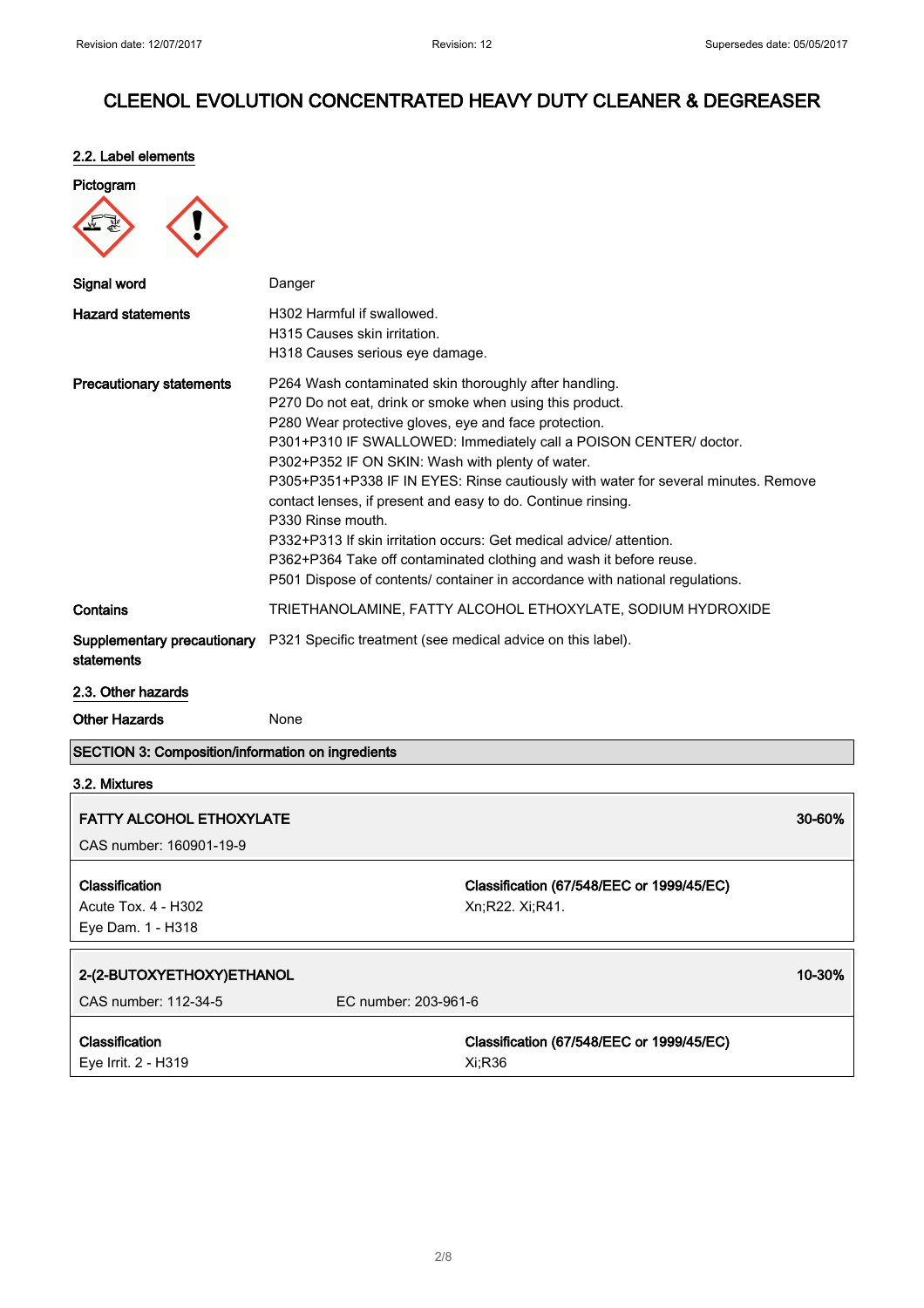| <b>TRIETHANOLAMINE</b><br>CAS number: 102-71-6                                                                                                                        |                      |                                                                            | 5-10%    |
|-----------------------------------------------------------------------------------------------------------------------------------------------------------------------|----------------------|----------------------------------------------------------------------------|----------|
| Classification<br>Acute Tox. 4 - H302<br>Skin Irrit. 2 - H315<br>Eye Dam. 1 - H318<br>STOT RE 2 - H373                                                                |                      | Classification (67/548/EEC or 1999/45/EC)<br>Xn;R22,R48/22. Xi;R38,R41.    |          |
| <b>ALKYLAMINE DICARBOXYLATE</b><br>CAS number: 3655-00-3                                                                                                              | EC number: 290-476-8 |                                                                            | 5-10%    |
| Classification<br>Eye Irrit. 2 - H319                                                                                                                                 |                      | Classification (67/548/EEC or 1999/45/EC)<br>Xi;R36.                       |          |
| <b>SODIUM HYDROXIDE</b><br>CAS number: 1310-73-2                                                                                                                      | EC number: 215-185-5 | REACH registration number: 01-<br>2119457892-27-XXXX                       | $1 - 5%$ |
| Classification<br>Skin Corr. 1A - H314<br>Eye Dam. 1 - H318                                                                                                           |                      | Classification (67/548/EEC or 1999/45/EC)<br>C;R35                         |          |
| <b>BRONOPOL (INN)</b><br>CAS number: 52-51-7<br>M factor (Acute) = $10$                                                                                               | EC number: 200-143-0 |                                                                            | 1%       |
| Classification<br>Acute Tox. 4 - H302<br><b>Acute Tox. 4 - H312</b><br>Skin Irrit. 2 - H315<br>Eye Dam. 1 - H318<br><b>STOT SE 3 - H335</b><br>Aquatic Acute 1 - H400 |                      | Classification (67/548/EEC or 1999/45/EC)<br>Xn;R21/22 Xi;R37/38,R41 N;R50 |          |

The Full Text for all R-Phrases and Hazard Statements are Displayed in Section 16.

## SECTION 4: First aid measures 4.1. Description of first aid measures Inhalation Move affected person to fresh air and keep warm and at rest in a position comfortable for breathing. Get medical attention. When breathing is difficult, properly trained personnel may assist affected person by administering oxygen. Ingestion **Do not induce vomiting. Never give anything by mouth to an unconscious person. Remove** affected person from source of contamination. Get medical attention immediately. Move affected person to fresh air and keep warm and at rest in a position comfortable for breathing. Skin contact Remove affected person from source of contamination. Remove contaminated clothing. Wash skin thoroughly with soap and water. Get medical attention promptly if symptoms occur after washing.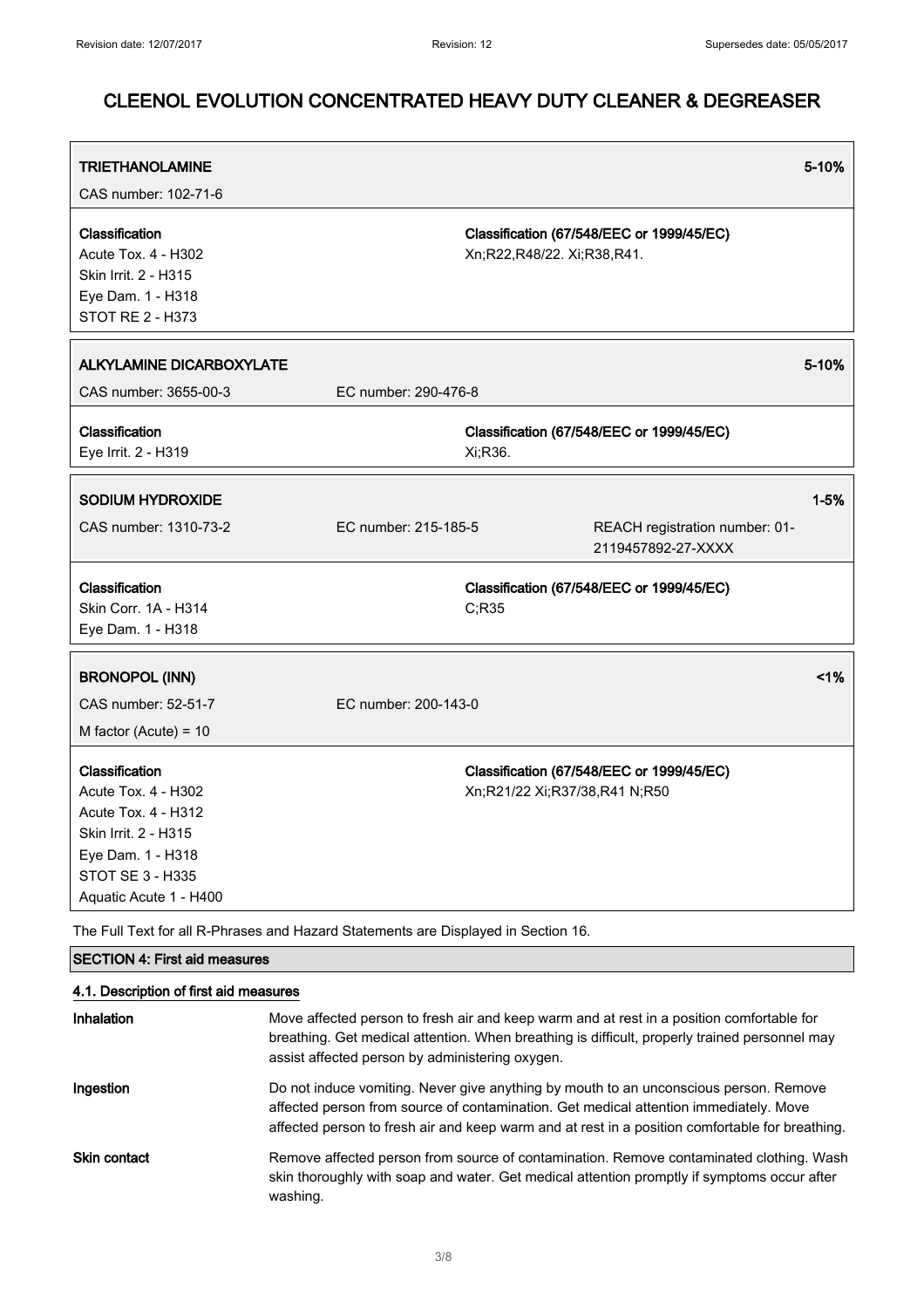| Eye contact                                                | Remove affected person from source of contamination. Remove any contact lenses and open<br>eyelids wide apart. Continue to rinse for at least 15 minutes and get medical attention.                                                                                              |  |  |
|------------------------------------------------------------|----------------------------------------------------------------------------------------------------------------------------------------------------------------------------------------------------------------------------------------------------------------------------------|--|--|
|                                                            | 4.2. Most important symptoms and effects, both acute and delayed                                                                                                                                                                                                                 |  |  |
| Inhalation                                                 | May be harmful if inhaled.                                                                                                                                                                                                                                                       |  |  |
| Ingestion                                                  | May be harmful if swallowed.                                                                                                                                                                                                                                                     |  |  |
| <b>Skin contact</b>                                        | May be harmful in contact with skin.                                                                                                                                                                                                                                             |  |  |
| Eye contact                                                | May cause eye irritation.                                                                                                                                                                                                                                                        |  |  |
|                                                            | 4.3. Indication of any immediate medical attention and special treatment needed                                                                                                                                                                                                  |  |  |
| <b>Specific treatments</b>                                 | Seek medical attention if irritation or symptoms persist. Symptomatic treatment                                                                                                                                                                                                  |  |  |
| <b>SECTION 5: Firefighting measures</b>                    |                                                                                                                                                                                                                                                                                  |  |  |
| 5.1. Extinguishing media                                   |                                                                                                                                                                                                                                                                                  |  |  |
| Suitable extinguishing media                               | Use fire-extinguishing media suitable for the surrounding fire.                                                                                                                                                                                                                  |  |  |
| 5.2. Special hazards arising from the substance or mixture |                                                                                                                                                                                                                                                                                  |  |  |
| Specific hazards                                           | Burning may produce irritating, toxic and obnoxious fumes.<br>Oxides of Carbon, Nitrogen and Sulphur.                                                                                                                                                                            |  |  |
| 5.3. Advice for firefighters                               |                                                                                                                                                                                                                                                                                  |  |  |
| Special protective equipment<br>for firefighters           | Wear positive-pressure self-contained breathing apparatus (SCBA) and appropriate protective<br>clothing.                                                                                                                                                                         |  |  |
| <b>SECTION 6: Accidental release measures</b>              |                                                                                                                                                                                                                                                                                  |  |  |
|                                                            |                                                                                                                                                                                                                                                                                  |  |  |
|                                                            | 6.1. Personal precautions, protective equipment and emergency procedures                                                                                                                                                                                                         |  |  |
| <b>Personal precautions</b>                                | Wear protective clothing as described in Section 8 of this safety data sheet.                                                                                                                                                                                                    |  |  |
| 6.2. Environmental precautions                             |                                                                                                                                                                                                                                                                                  |  |  |
| <b>Environmental precautions</b>                           | Avoid or minimise the creation of any environmental contamination.                                                                                                                                                                                                               |  |  |
| 6.3. Methods and material for containment and cleaning up  |                                                                                                                                                                                                                                                                                  |  |  |
| Methods for cleaning up                                    | Wear suitable protective equipment, including gloves, goggles/face shield, respirator, boots,<br>clothing or apron, as appropriate. Absorb in vermiculite, dry sand or earth and place into<br>containers. Avoid the spillage or runoff entering drains, sewers or watercourses. |  |  |
| 6.4. Reference to other sections                           |                                                                                                                                                                                                                                                                                  |  |  |
| Reference to other sections                                | See section 3,8 & 13 for further information                                                                                                                                                                                                                                     |  |  |
| <b>SECTION 7: Handling and storage</b>                     |                                                                                                                                                                                                                                                                                  |  |  |
| 7.1. Precautions for safe handling                         |                                                                                                                                                                                                                                                                                  |  |  |
| <b>Usage precautions</b>                                   | Avoid spilling. Avoid contact with skin and eyes. Provide adequate ventilation. Avoid inhalation<br>of vapours. Use approved respirator if air contamination is above an acceptable level.                                                                                       |  |  |
|                                                            | 7.2. Conditions for safe storage, including any incompatibilities                                                                                                                                                                                                                |  |  |
| <b>Storage precautions</b>                                 | Store in tightly-closed, original container in a dry, cool and well-ventilated place. Keep only in<br>the original container.                                                                                                                                                    |  |  |
| 7.3. Specific end use(s)                                   |                                                                                                                                                                                                                                                                                  |  |  |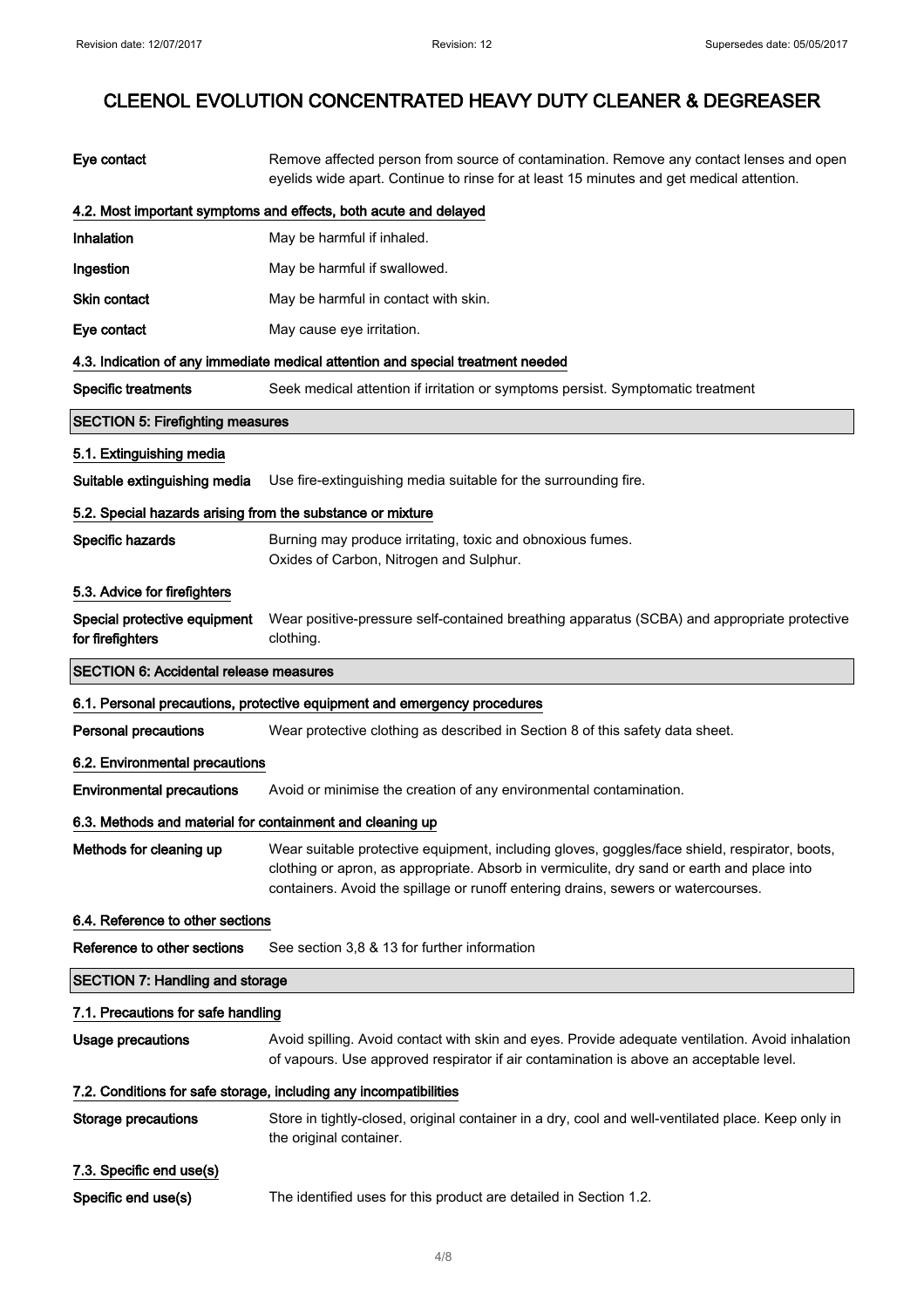### SHELF LIFE OF DILUTION 12 MONTHS

| <b>SECTION 8: Exposure Controls/personal protection</b> |  |  |  |  |
|---------------------------------------------------------|--|--|--|--|
|---------------------------------------------------------|--|--|--|--|

### 8.1. Control parameters

### Occupational exposure limits

#### SODIUM HYDROXIDE

Long-term exposure limit (8-hour TWA): WEL Short-term exposure limit (15-minute): WEL 2 mg/m<sup>3</sup> WEL = Workplace Exposure Limit

#### 8.2. Exposure controls

#### Protective equipment



| Appropriate engineering<br>controls | Provide adequate general and local exhaust ventilation.                                                                                                                                                                                                                                                                                      |
|-------------------------------------|----------------------------------------------------------------------------------------------------------------------------------------------------------------------------------------------------------------------------------------------------------------------------------------------------------------------------------------------|
| Eye/face protection                 | Eyewear complying with an approved standard should be worn if a risk assessment indicates<br>eye contact is possible. Personal protective equipment for eye and face protection should<br>comply with European Standard EN166. The following protection should be worn: Chemical<br>splash goggles.                                          |
| Hand protection                     | Chemical-resistant, impervious gloves complying with an approved standard should be worn if<br>a risk assessment indicates skin contact is possible. To protect hands from chemicals, gloves<br>should comply with European Standard EN374.                                                                                                  |
| Other skin and body<br>protection   | Wear appropriate clothing to prevent any possibility of liquid contact and repeated or<br>prolonged vapour contact.                                                                                                                                                                                                                          |
| Hygiene measures                    | Do not smoke in work area. Wash at the end of each work shift and before eating, smoking<br>and using the toilet. Promptly remove any clothing that becomes contaminated. Wash<br>promptly with soap and water if skin becomes contaminated. Use appropriate skin cream to<br>prevent drying of skin. When using do not eat, drink or smoke. |
| Respiratory protection              | No specific recommendations. Respiratory protection must be used if the airborne<br>contamination exceeds the recommended occupational exposure limit.                                                                                                                                                                                       |

#### SECTION 9: Physical and Chemical Properties

### 9.1. Information on basic physical and chemical properties

| Appearance                      | Coloured liquid.        |
|---------------------------------|-------------------------|
| Colour                          | Yellow.                 |
| Odour                           | Mild. Characteristic.   |
| рH                              | 12-14                   |
| Initial boiling point and range | 100°C @ 760 mm Hg       |
| Vapour pressure                 | 1 @ °C                  |
| <b>Relative density</b>         | 1.032 @ 20 $^{\circ}$ C |
| 9.2. Other information          |                         |
| Other information               | None.                   |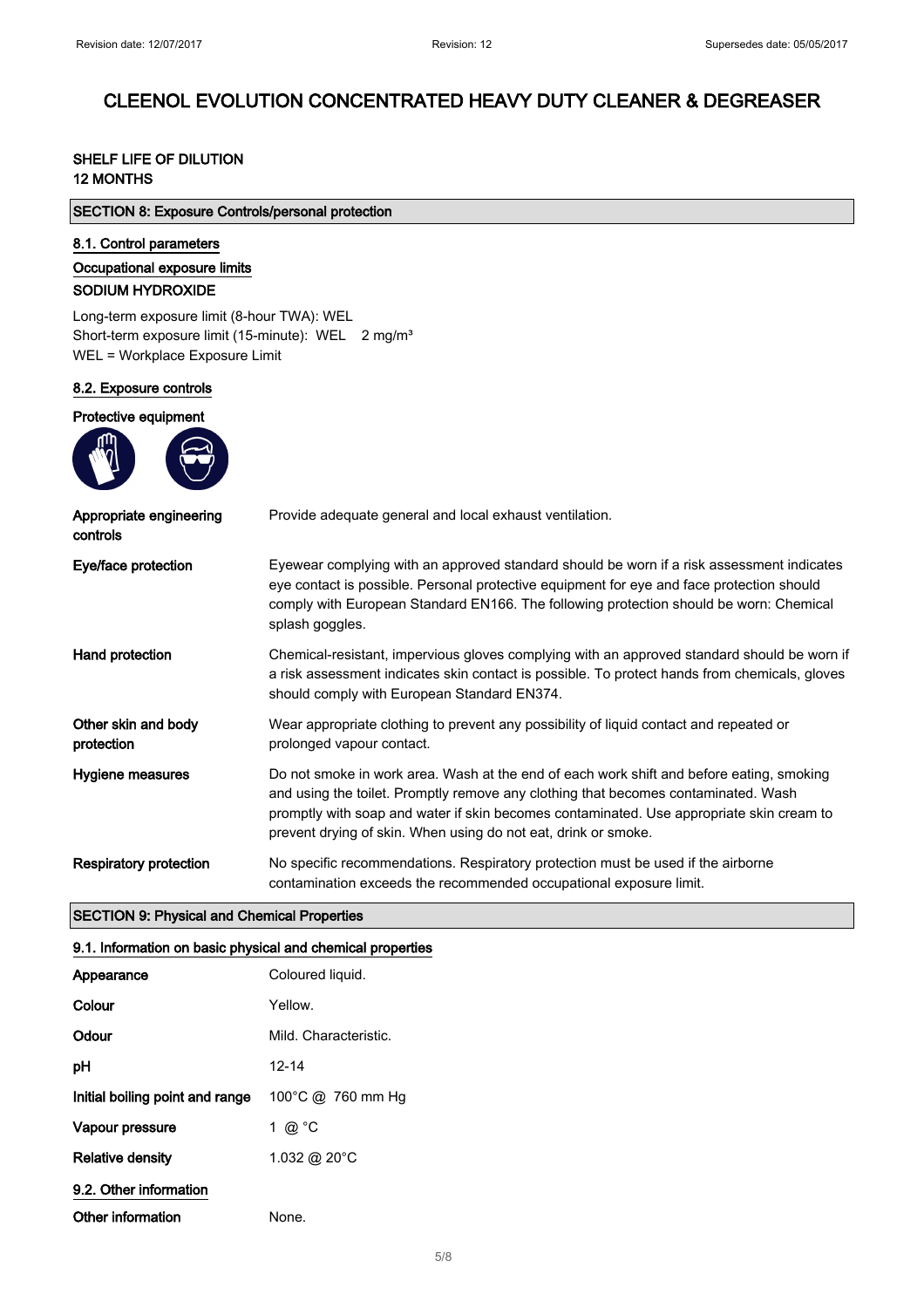| <b>SECTION 10: Stability and reactivity</b>  |                                                                                                |
|----------------------------------------------|------------------------------------------------------------------------------------------------|
| 10.1. Reactivity                             |                                                                                                |
| Reactivity                                   | No test data specifically related to reactivity available for this product or its ingredients. |
| 10.2. Chemical stability                     |                                                                                                |
| <b>Stability</b>                             | Stable at normal ambient temperatures.                                                         |
| 10.3. Possibility of hazardous reactions     |                                                                                                |
| Possibility of hazardous<br>reactions        | None known.                                                                                    |
| 10.4. Conditions to avoid                    |                                                                                                |
| <b>Conditions to avoid</b>                   | Avoid contact with the following materials: Acids. Oxidising agents.                           |
| 10.5. Incompatible materials                 |                                                                                                |
| <b>Materials to avoid</b>                    | None known.                                                                                    |
| 10.6. Hazardous decomposition products       |                                                                                                |
| Hazardous decomposition<br>products          | Fire creates: Toxic gases/vapours/fumes of: Carbon monoxide (CO). Carbon dioxide (CO2).        |
| <b>SECTION 11: Toxicological information</b> |                                                                                                |
| 11.1. Information on toxicological effects   |                                                                                                |
| Acute toxicity - oral<br>ATE oral (mg/kg)    | 1,030.92783505                                                                                 |
| Inhalation                                   | Harmful by inhalation. May cause respiratory system irritation.                                |
| Ingestion                                    | Harmful if swallowed.                                                                          |
| Skin contact                                 | Harmful in contact with skin. Irritating to skin.                                              |
| Eye contact                                  | Irritating to eyes.                                                                            |
| Target organs                                | Skin Eyes Respiratory system, lungs                                                            |
| <b>SECTION 12: Ecological Information</b>    |                                                                                                |
| Ecotoxicity                                  | No negative effects on the aquatic environment are known.                                      |
| 12.1. Toxicity                               |                                                                                                |
| <b>Toxicity</b>                              | The product is not believed to present a hazard due to its physical nature.                    |
| 12.2. Persistence and degradability          |                                                                                                |
|                                              | Persistence and degradability The product is biodegradable.                                    |
| 12.3. Bioaccumulative potential              |                                                                                                |
| <b>Bioaccumulative potential</b>             | No data available on bioaccumulation.                                                          |
| 12.4. Mobility in soil                       |                                                                                                |
| <b>Mobility</b>                              | The product is soluble in water.                                                               |
| 12.5. Results of PBT and vPvB assessment     |                                                                                                |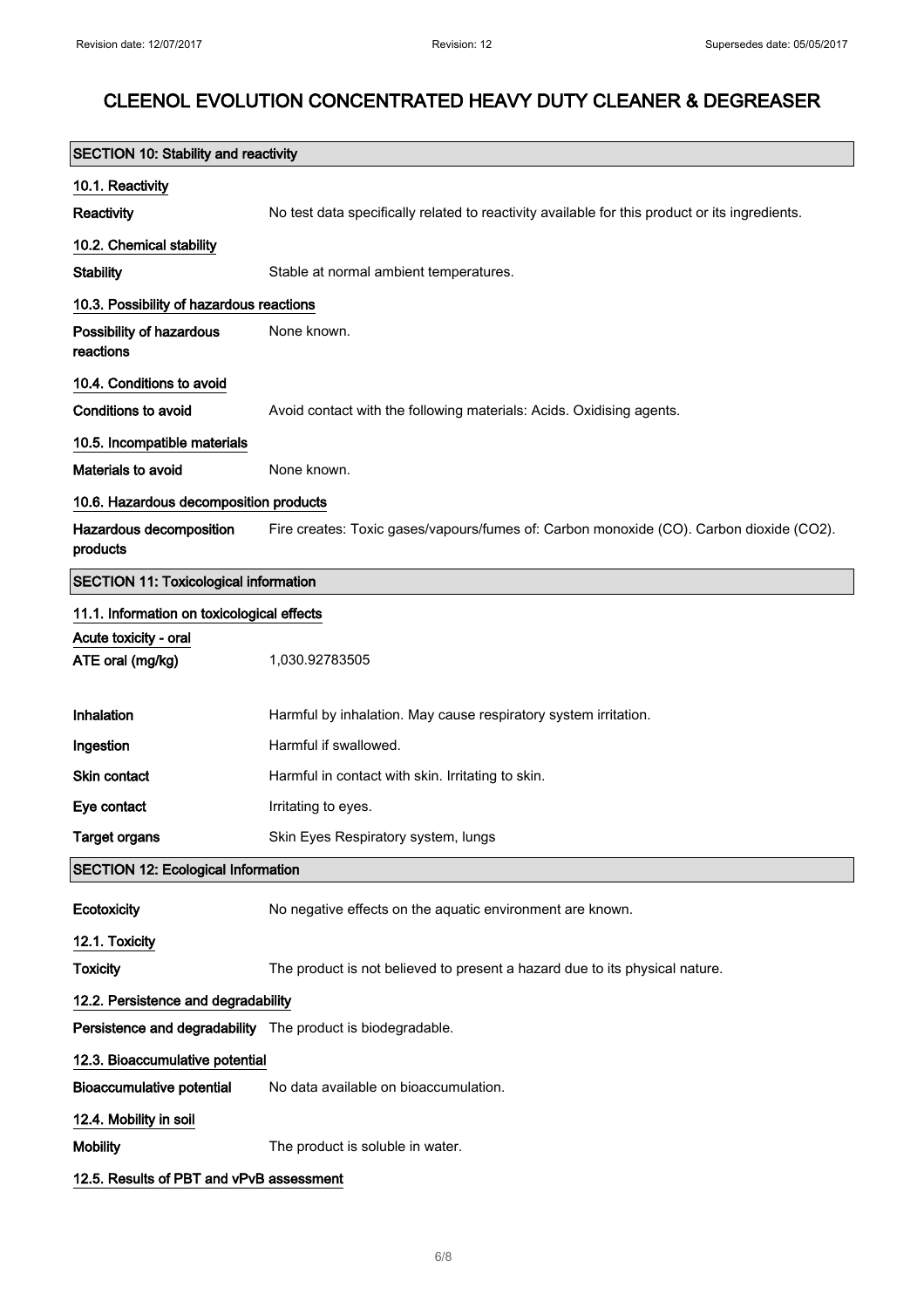| Results of PBT and vPvB | This product does not contain any substances classified as PBT or vPvB. |
|-------------------------|-------------------------------------------------------------------------|
| assessment              |                                                                         |

#### 12.6. Other adverse effects

Other adverse effects None known.

|  |  | <b>SECTION 13: Disposal considerations</b> |
|--|--|--------------------------------------------|
|--|--|--------------------------------------------|

#### 13.1. Waste treatment methods

Disposal methods Dispose of waste to licensed waste disposal site in accordance with the requirements of the local Waste Disposal Authority.

#### SECTION 14: Transport information

General The product is not covered by international regulations on the transport of dangerous goods (IMDG, IATA, ADR/RID).

#### 14.1. UN number

Not applicable.

#### 14.2. UN proper shipping name

Not applicable.

#### 14.3. Transport hazard class(es)

No transport warning sign required.

#### 14.4. Packing group

Not applicable.

#### 14.5. Environmental hazards

Environmentally hazardous substance/marine pollutant No.

#### 14.6. Special precautions for user

Not applicable.

#### 14.7. Transport in bulk according to Annex II of MARPOL and the IBC Code

Transport in bulk according to Not applicable. Annex II of MARPOL 73/78 and the IBC Code

### SECTION 15: Regulatory information

#### 15.1. Safety, health and environmental regulations/legislation specific for the substance or mixture

| <b>National regulations</b> | The Chemicals (Hazard Information and Packaging for Supply) Regulations 2009 (SI 2009<br>No. 716).                                                                                                             |
|-----------------------------|----------------------------------------------------------------------------------------------------------------------------------------------------------------------------------------------------------------|
| <b>EU</b> legislation       | Regulation (EC) No 1907/2006 of the European Parliament and of the Council of 18<br>December 2006 concerning the Registration, Evaluation, Authorisation and Restriction of<br>Chemicals (REACH) (as amended). |
|                             | Regulation (EC) No 1272/2008 of the European Parliament and of the Council of 16<br>December 2008 on classification, labelling and packaging of substances and mixtures (as<br>amended).                       |